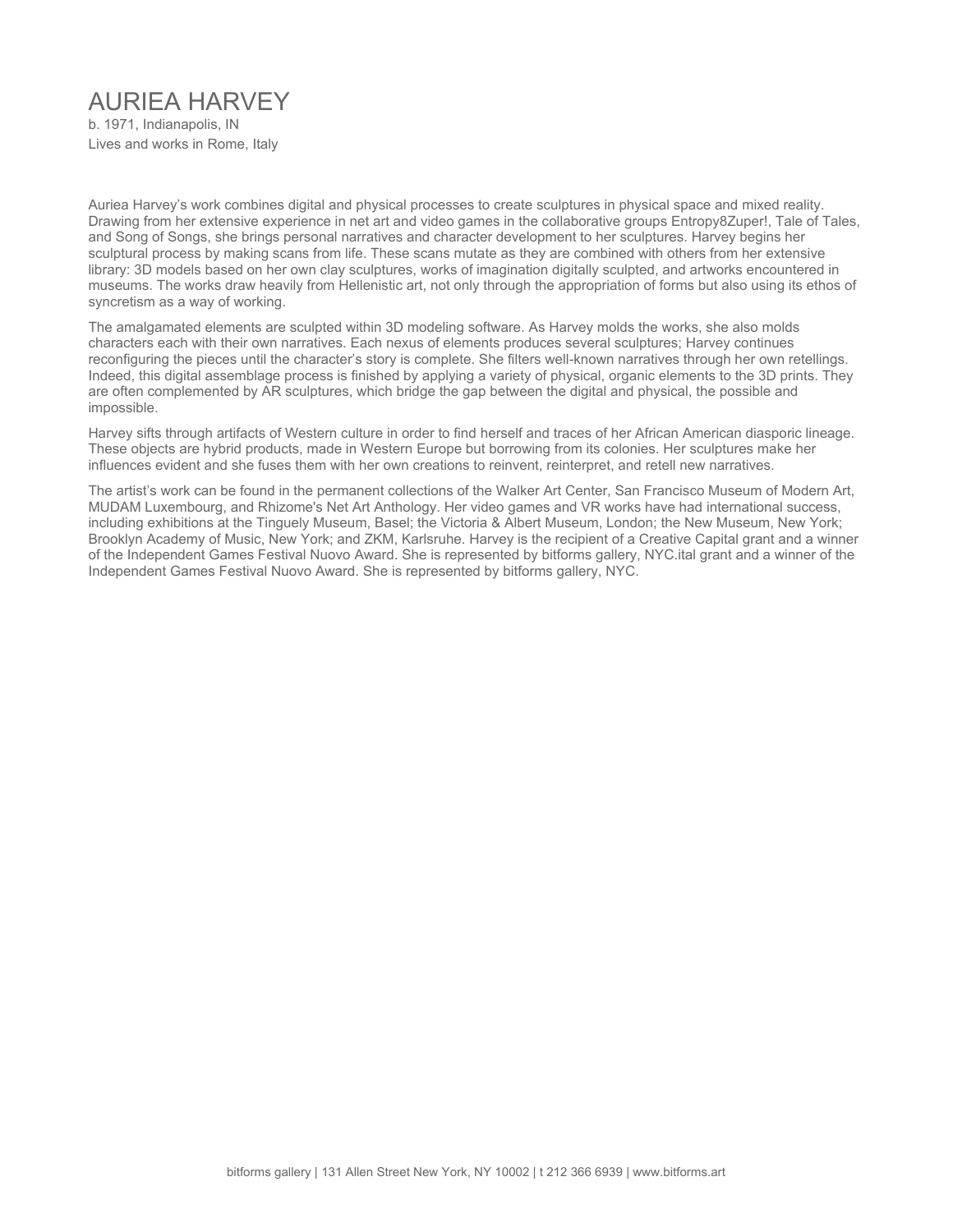#### **EDUCATION**

- 2004 Game Design Research, Jan van Eyck Academie, Maastricht, Netherlands
- 1993 BFA Sculpture, Parsons School of Design, New York, NY

#### **SOLO EXHIBITIONS**

2021 *Year Zero*, bitforms gallery, New York, NY (forthcoming)

# **GROUP EXHIBITIONS**

- 2020 *The Archive To Come*, Telematic Media Arts, Los Angeles, CA
- *The Tree of Life*, bitforms gallery, New York, NY; curated by Claudia Hart
- 2019 *Death Has a Small Voice (In The Kingdom No.19)*, Project Project Gallery, Omaha, NE *a2p/V1*, online; curated by Casey Reas
- 2017 *MinorinthVR*, No Quarter at Starr Space Gallery, Brooklyn, NY
- 2018 *VIDEOGAMES:Design/Play/Disrupt*, Victoria and Albert Museum, London, England and Dundee, England; Australian Center for the Moving Image, Melbourne, Australia
- 2017 *GLOBALE: Games and Politics*, ZKM, Karlsruhe, Germany
- 2001 *010101: Art in Technological Times*, SFMOMA, online
- 2000 *Her Boyfriend Came Back from the War* for The Last Real Net Art Museum

#### **SELECT EXHIBITIONS AND PERFORMANCES**

- 2019 *The Coming World: Ecology as New Politics* 2030-2100, Game Club, Garage Museum, Moscow, Russia *Cricoterie VR* presented as part of Tadeusz Kantor: Où sont les neiges d'antan, Museum Tinguely, Basel, **Switzerland** 
	- *Playmode*, MAAT Museum, Lisbon, Portugal

*Cricoterie VR + Sculpture,* Foksal Gallery, Warsaw, Poland

- *The Art Happens Here: Net Art's Archival Poetics* Rhizome/New Museum, New York, NY
- 2018 *Cricoterie VR* premiere, Palace of Culture and Science, Warsaw
- 2017 *skinonskinonskin* restored as part of Rhizome Net Art Anthology
- 2016 *L.O.C.K*., Milan Triennale Museum Game Collection, Milan/Steam/App Stores
- 2010 *Vanitas,* commissioned for The Art History of Games, High Museum, Atlanta, GA
- 2007 *Entropy8Zuper! Retrospective and The Endless Forest ABIOGENESIS*, Inmerso cyberlounge, Museo Tamayo, Mexico City
- 2006 *Realtime Art Manifesto* presented as part of Mediaterra Festival, Athens, Greece
- 2001 *The Artist as Exper*t, Make World Festival, Lothringer13 Gallery, Munich, Germany; curated by Olia Lialina
- 1999 *Wirefire performances*, Every Thursday night at midnight in Belgium

#### **AWARDS**

- 2017 Künstlerinnenpreis NRW 2017
	- Belgian Ministry of Culture, Rome arts residency, Academia Belgica
- 2014 IGF Nuovo Award
- 2011 VAF Individual Artist Grant